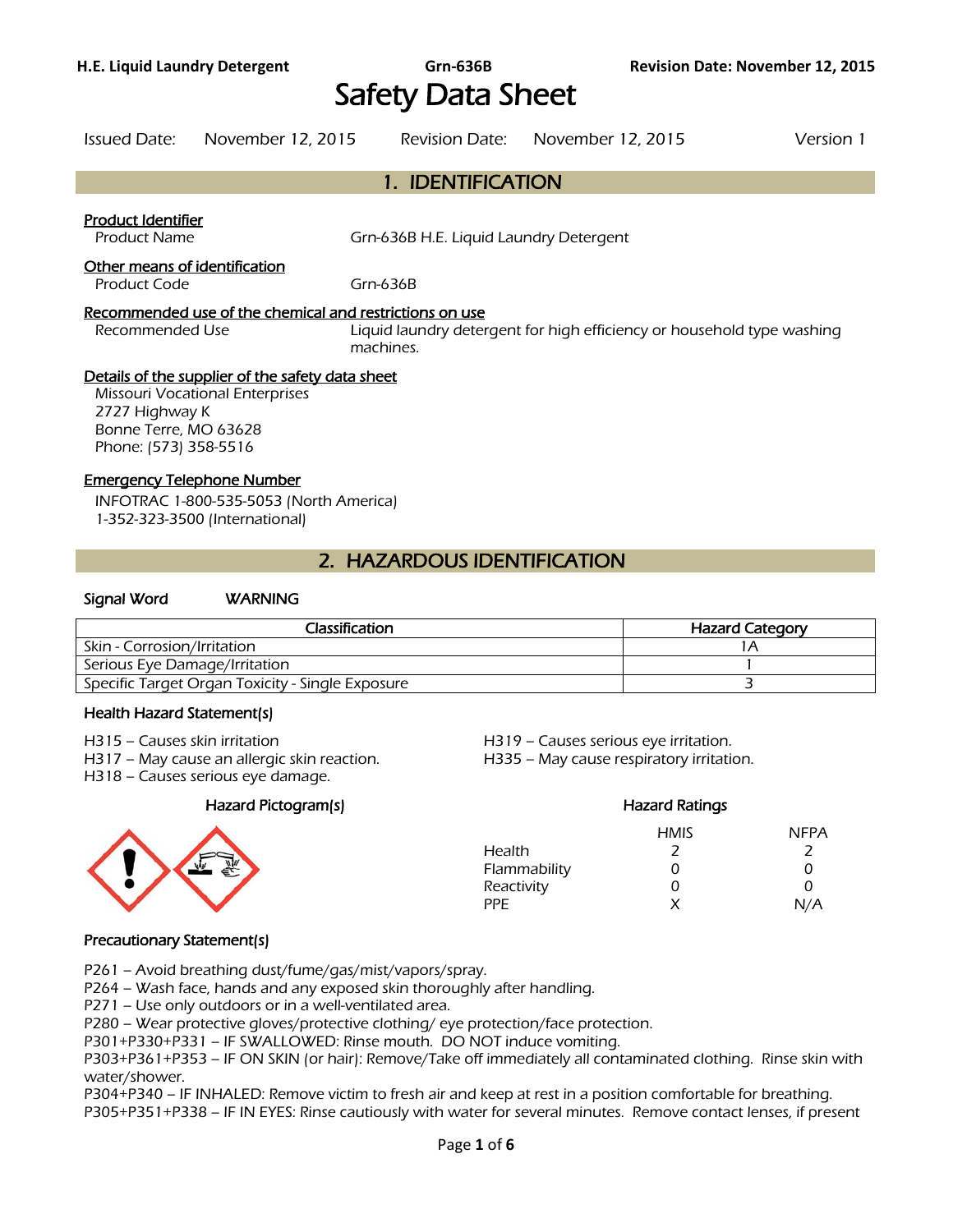and easy to do. Continue rinsing. P312 – Call a POISON CENTER or doctor/physician if you feel unwell. P363 – Wash contaminated clothing before reuse. P403+P233 – Store in a well-ventilated place. Keep container tightly closed. P501 – Dispose of contents/container in accordance with local, regional, national, and international regulations.

#### Potential Health Effects

| <b>Skin Contact</b> | May cause severe skin burns.      |
|---------------------|-----------------------------------|
| <b>Eye Contact</b>  | May cause severe eye damage.      |
| Inhalation          | May cause respiratory irritation. |
| Ingestion           | May be harmful if swallowed.      |

# 3. COMPOSITION/INFORMATION ON INGREDIENT

| <b>Chemical Name/Pure Substance</b> | CAS#        | Weight-%  |
|-------------------------------------|-------------|-----------|
| Water                               | 7732-18-5   | 70-75     |
| Acrymal S-1450                      | Proprietary | $20 - 25$ |
| Sodium Carbonate                    | 497-19-8    | $0 - 2$   |
| Citric Acid                         | 77-97-9     | $0 - 2$   |
| Sodium Hydroxide Beads              | 1310-73-2   | $0 - 1$   |
| Kelzan ASX-T                        | 11138-66-2  | $0 - 1$   |
| Isocil IG                           | Proprietary | $0 - 1$   |
|                                     |             |           |

\*\*If Chemical Name/CAS No is "proprietary" and/or Weight-% is listed as a range, the specific chemical identity and/or percentage of composition has been withheld as a trade secret.

# 4. FIRST-AID MEASURES

| General Advice | If you feel unwell, seek medical advice (show label where possible). |
|----------------|----------------------------------------------------------------------|
|                |                                                                      |

- Eye Contact Rinse cautiously with water for several minutes. Remove contact lenses, if present and easy to do. Continue rinsing. Get medical advice/attention.
- **Skin Contact** Wash off immediately with plenty of water. Take off contaminated clothing. Wash contaminated clothing before reuse. If skin irritation persists, call a physician.
- Inhalation Remove victim to fresh air and keep at rest in a position comfortable for breathing. Call a POISON CENTER or doctor/physician if you feel unwell.
- **Ingestion** Rinse mouth. Give 2-4 glasses of water. Do NOT induce vomiting. Call a POISON CENTER or doctor/physician if you feel unwell.

#### Most important symptoms and effects

Symptoms Symptoms may include stinging, tearing, redness, swelling, blurred vision, skin irritation, and pain.

## 5. FIRE-FIGHTING MEASURES

### Extinguishing Media

Suitable Extinguishing Media: Water fog, foam, dry chemical powder, or Carbon Dioxide Unsuitable Extinguishing Media: Water jet.

#### Specific Hazards Arising from the Chemical

Heating or fire can release gases or fumes which could be hazardous to health.

#### Protective equipment and precautions for firefighters

As in any fire, wear self-contained breathing apparatus pressure-demand, MSHA/NIOSH (approved or equivalent) and full protective gear.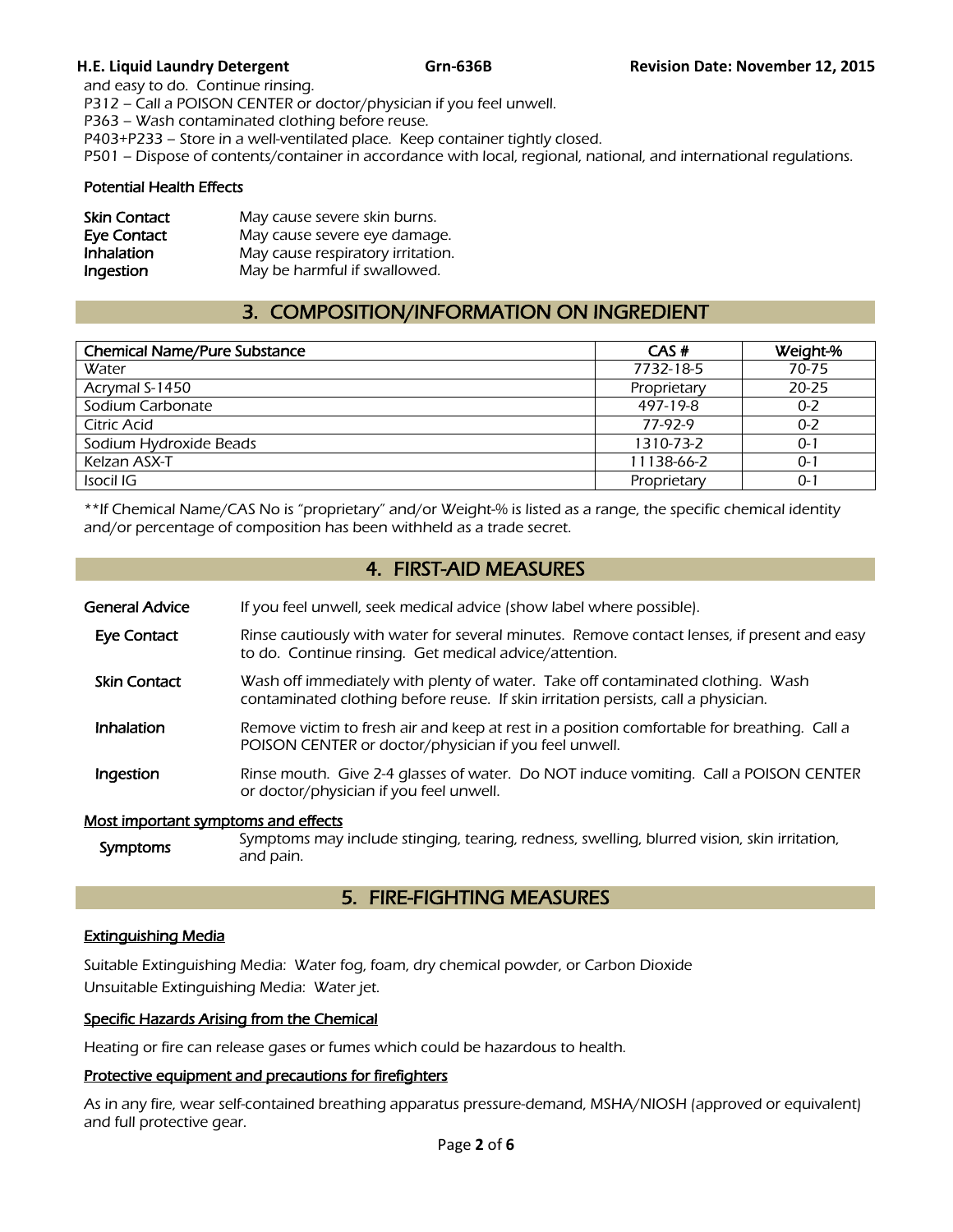# 6. ACCIDENTAL RELEASE MEASURES

#### Personal precautions, protective equipment and emergency procedures

- Personal precautions **Keep unnecessary personnel away.** Use personal protective equipment as required.<br>**Environmental precautions** See Sectio
- See Section 12 for additional ecological information.

#### Methods and material for containment and clean up

| <b>Methods for Containment</b> | Prevent further leakage or spillage if safe to do so. Dike the spilled material,<br>where this is possible.                                                                                            |
|--------------------------------|--------------------------------------------------------------------------------------------------------------------------------------------------------------------------------------------------------|
| Methods for Clean up           | After the spilled material is contained, absorb in vermiculite, dry sand, or<br>earth. Keep in suitable, closed containers for disposal. Clean surface<br>thoroughly to remove residual contamination. |

# 7. HANDLING AND STORAGE

#### Precautions for safe handling

Handle in accordance with good industrial hygiene and safety practice. Use only in well ventilated areas. Do not breathe dust/fume/gas/mist/vapors/spray. Wash face, hands, and any exposed skin thoroughly after handling. Use personal protection recommended in Section 8.

### Conditions for safe storage, including any incompatibilities

Storage Conditions Keep containers tightly closed in a dry, cool and well-ventilated place. Store locked up. Do not store in direct sunlight.<br>See section 10 of this SDS. **Incompatible Materials** 

# 8. EXPOSURE CONTROLS/PERSONAL PROTECTION

| Chemical,<br>ame         | ------                   | <b>PEI</b><br>~~. . ^    | .<br>−                   |
|--------------------------|--------------------------|--------------------------|--------------------------|
| $\overline{\phantom{0}}$ | $\overline{\phantom{0}}$ | $\overline{\phantom{0}}$ | $\overline{\phantom{0}}$ |
|                          |                          |                          |                          |

#### Appropriate engineering controls

Engineering Controls Apply technical measures to comply with the occupational exposure limits. Government agencies exposure limits take precedence over the exposure limits expressed on this SDS where applicable.

#### Individual protection measures, such as personal protective equipment

| Eye/Face Protection                   | Wear approved safety glasses.                                                                                                                                              |
|---------------------------------------|----------------------------------------------------------------------------------------------------------------------------------------------------------------------------|
| Skin and Body Protection              | Wear appropriate clothing to prevent repeated or prolonged skin contact.                                                                                                   |
| <b>Respiratory Protection</b>         | Ensure adequate ventilation, especially in confined areas.                                                                                                                 |
| <b>General Hygiene Considerations</b> | Do not eat, drink, or smoke when using this product. Wash contaminated<br>clothing before reuse. Handle in accordance with good industrial hygiene<br>and safety practice. |

# 9. PHYSICAL AND CHEMICAL PROPERTIES

#### **Appearance**

| <b>Physical State</b><br>Color     | Liguid<br>Blue | Odor<br><b>Odor Threshold</b> | Clean Breeze<br>Not Determined |
|------------------------------------|----------------|-------------------------------|--------------------------------|
| Property                           | Values         |                               | Remarks - Method               |
| рH<br>Melting Point/Freezing Point | Not available  |                               |                                |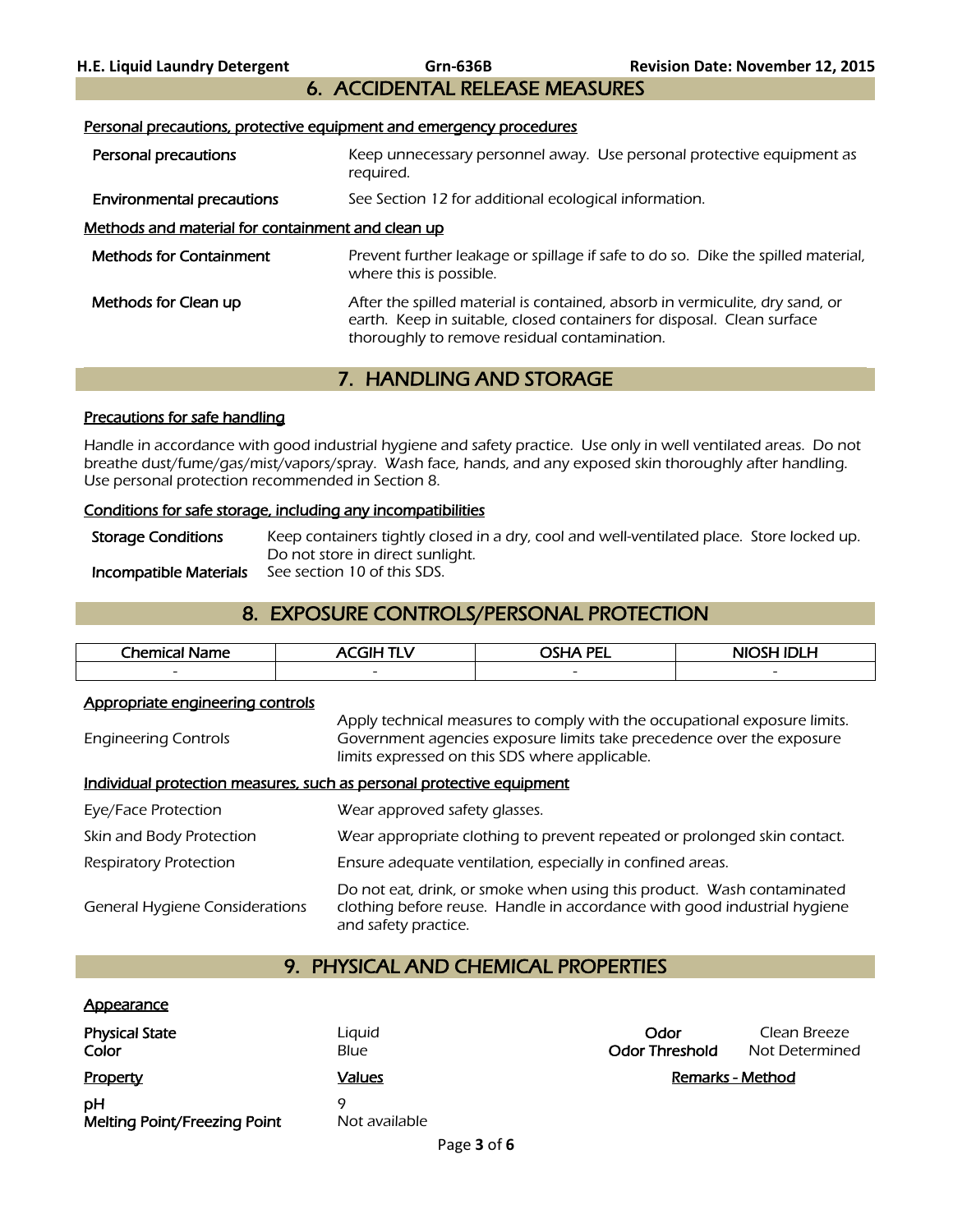| H.E. Liquid Laundry Detergent      |               |
|------------------------------------|---------------|
| <b>Boiling Point/Boiling Range</b> | Not available |
| <b>Flash Point</b>                 | Not available |
| <b>Evaporation Rate</b>            | Not available |
| <b>Flammability (Solid, Gas)</b>   | Liquid-Not a  |
| <b>Upper Flammability Limits</b>   | Not available |
| <b>Lower Flammability Limits</b>   | Not available |
| <b>Vapor Pressure</b>              | Not available |
| <b>Vapor Density</b>               | Not available |
| <b>Specific Gravity</b>            | 1.03          |
| <b>Water Solubility</b>            | Complete      |
| Solubility in other solvents       | Not available |
| <b>Partition Coefficient</b>       | Not available |
| <b>Auto-ignition Temperature</b>   | Not available |
| <b>Decomposition Temperature</b>   | Not available |
| <b>Viscosity</b>                   | Not available |
| <b>Explosive Properties</b>        | Not available |
| <b>Oxidizing Properties</b>        | Not available |

applicable

# 10. STABILITY AND REACTIVITY

| Reactivity                                        | Not reactive under normal conditions.                                  |
|---------------------------------------------------|------------------------------------------------------------------------|
| <b>Chemical Stability</b>                         | Stable under recommended storage conditions.                           |
| <b>Conditions to Avoid</b>                        | Keep out of reach of children.                                         |
| Incompatible materials                            | Strong acids, strong oxidizing agents, and amines.                     |
| <b>Hazardous Decomposition</b><br><b>Products</b> | Carbon oxides, sodium oxides, sulfur oxides, and hydrogen chloride gas |
| <b>Hazardous Polymerization</b>                   | Will not occur.                                                        |

# 11. TOXICOLOGICAL INFORMATION

#### Mixture Toxicity

Toxicological data have not been determined specifically for this product.

# 12. ECOLOGICAL INFORMATION

#### **Ectotoxicity**

Ecological studies have not been carried out on this product.

# 13. DISPOSAL CONSIDERATIONS

| <b>Disposal Instructions</b>             | Collect and reclaim or dispose in sealed containers at licensed waste disposal<br>site. Do not allow this material to drain into sewers/water supplies. Do not<br>contaminate ponds, waterways, or ditches with chemical or used container.<br>Dispose of in accordance with local, regional, national, and international<br>laws and regulations. |
|------------------------------------------|----------------------------------------------------------------------------------------------------------------------------------------------------------------------------------------------------------------------------------------------------------------------------------------------------------------------------------------------------|
| <b>Hazardous Waste Code</b>              | Not available.                                                                                                                                                                                                                                                                                                                                     |
| Waste from residues / unused<br>products | Dispose of in accordance with local regulations. Empty containers or liners<br>may retain some product residues. This material and its container must be<br>disposed of in a safe manner.                                                                                                                                                          |
| <b>Contaminated Packaging</b>            | Since emptied containers may retain product residue, follow label warnings<br>even after container is emptied. Empty containers should be taken to an<br>approved waste handling site for recycling or disposal.                                                                                                                                   |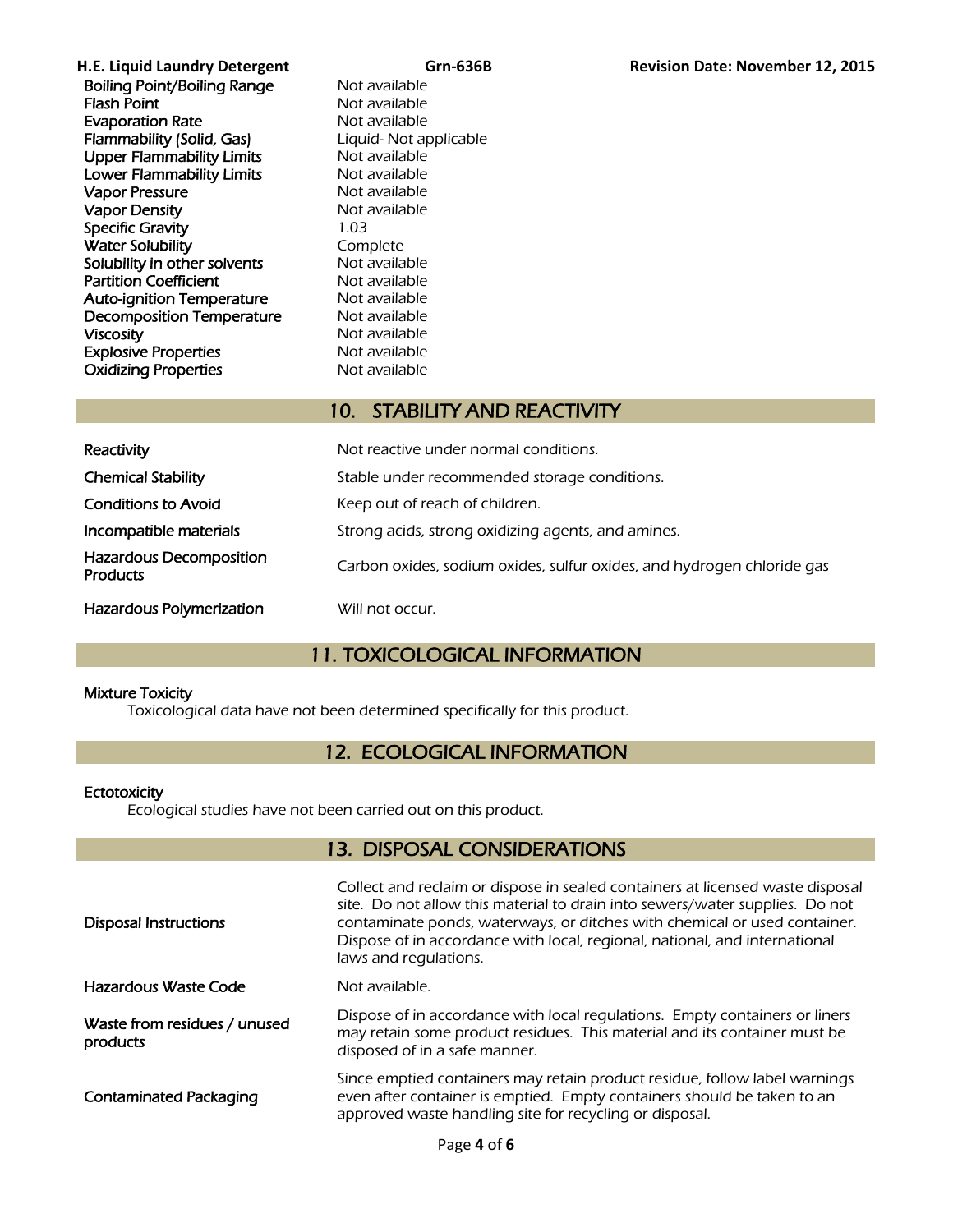# 14. TRANSPORT INFORMATION

| <b>Note</b>                                                                      | Please see current shipping paper for most up to date shipping information,<br>including exemptions and special circumstances. |
|----------------------------------------------------------------------------------|--------------------------------------------------------------------------------------------------------------------------------|
| DOT I.D. Number<br><b>DOT Proper Shipping Name</b><br><b>DOT Hazard Classes:</b> | Not available.<br>Not available.                                                                                               |
| US DOT                                                                           | Not available.                                                                                                                 |
| Road (ADR)                                                                       | Not available.                                                                                                                 |
| Air (ICAO/IMDG)                                                                  | Not available.                                                                                                                 |
| Sea (IMO/IMDG)                                                                   | Not available.                                                                                                                 |
| Packing Group                                                                    | Not available.                                                                                                                 |
| <b>DOT Label</b>                                                                 | Not available.                                                                                                                 |

# 15. REGULATORY INFORMATION

#### U.S. Federal Regulations

Contents of this SDS comply with OSHA Hazard Communication Standard CFR 1910.1200.

### OSHA Hazard Communication Standard (29 CFR 1910.1200)

( X ) Hazardous ( ) Non- Hazardous

### SARA TITLE III

Section 302/304 Extremely Hazardous Substances: No Section 311/312 (40CFR370) Hazardous Categories: Acute<br>Section 313 (Section 313) Contains the following SARA 313 Toxic Rel Contains the following SARA 313 Toxic Release Chemicals: No

### **CERCLA**

CERCLA Regulatory None based on the information supplied.

#### State Regulations

California Prop 65

 This product may contain the following ingredient(s) known to the state of California to cause cancer, birth defects or other reproductive harm: None based on the information supplied.

#### Inventories

| Component                              | <b>TSCA</b><br>(United<br>States) | <b>DSL</b><br>(Canada) | <b>EINECS/ELINCS</b><br>(Europe) | <b>ENCS</b><br>(Japan) | China<br>(IECSC) | <b>KECL</b><br>(Korea) | <b>PICCS</b><br>(Philippines) | <b>AICS</b><br>(Australia) |
|----------------------------------------|-----------------------------------|------------------------|----------------------------------|------------------------|------------------|------------------------|-------------------------------|----------------------------|
| Sodium<br>Carbonate<br>(497-19-8)      | X                                 | X                      | X                                | X                      | X                | X                      | X                             | Χ                          |
| Sodium<br>Hydroxide<br>$1310 - 73 - 2$ | X                                 | Χ                      | X                                |                        |                  |                        |                               |                            |